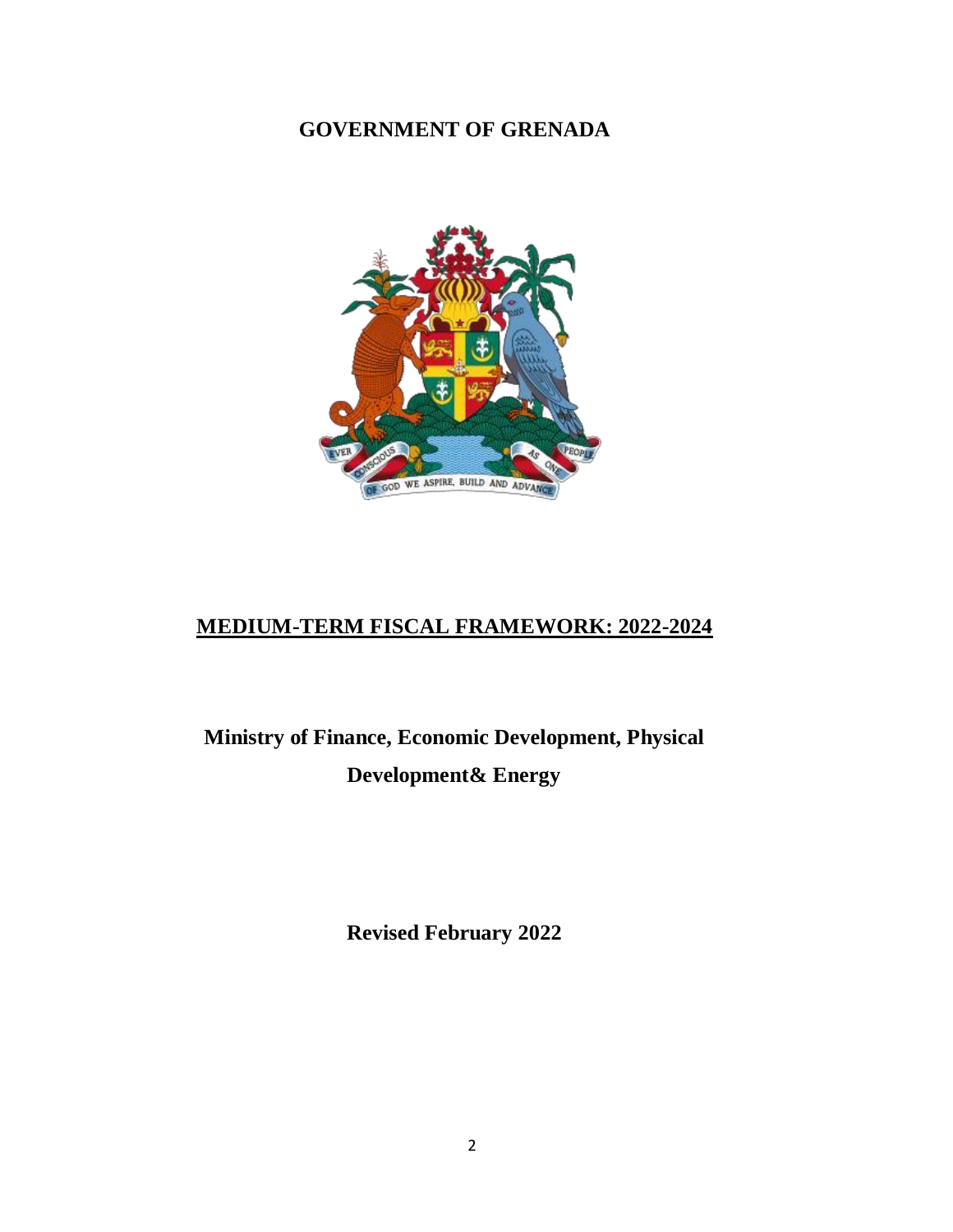# Table of Contents

| 2. |                                                                  |  |  |  |  |  |  |
|----|------------------------------------------------------------------|--|--|--|--|--|--|
| 3. |                                                                  |  |  |  |  |  |  |
| 4. |                                                                  |  |  |  |  |  |  |
| 5. |                                                                  |  |  |  |  |  |  |
| 6. | CONSISTENCY OF THE MTFF 2022-2024 WITH THE FISCAL RESPONSIBILITY |  |  |  |  |  |  |
|    |                                                                  |  |  |  |  |  |  |
| 8. |                                                                  |  |  |  |  |  |  |
|    |                                                                  |  |  |  |  |  |  |
|    |                                                                  |  |  |  |  |  |  |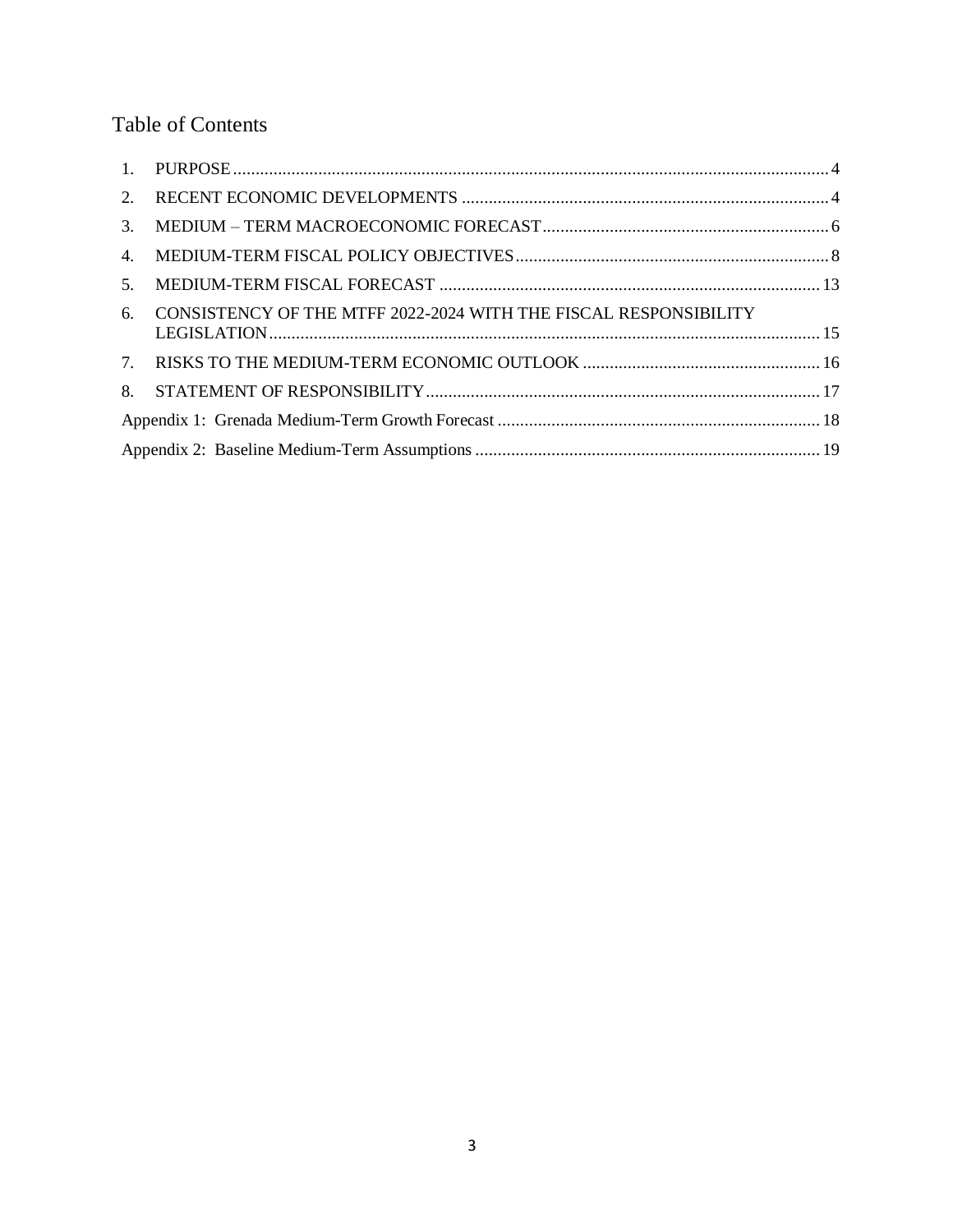## <span id="page-2-0"></span>1. PURPOSE

The Medium-Term Fiscal Framework (MTFF) is prepared in accordance with Section 12 of the Public Finance Management Act No. 17 of 2015 and Section 8 of the Public Finance Management Regulations SRO No. 33 of 2015.

This MTFF dated February 2022 is an update to the original one that was prepared in November 2021 for the 2022 Budget. This updated MTFF lays out specific measures that will be implemented to better prioritize and manage expenditure as well as enhance revenue administration and provides quantifiable estimates of their fiscal impact. The update MTFF is intended to firmly anchor expectations about medium-term fiscal and debt sustainability in the context of the third activation of the FRL's Escape Clause and risks that have heightened since the original framework was prepared; for example, the Omicron variant had not yet emerged when the original MTFF was prepared. The fiscal projections have been revised for the years 2023 and 2024.

As with the original MTFF, the Medium-term Action Plan (MTAP) 2022-2024, which is focused on recovery, resilience and transformation provides the overarching strategic context for the MTFF. The MTAP is the operational vehicle through which Grenada's National Sustainable Development Plan 2020-2035 is being implemented. The MTAP 2022-2024 was approved by Cabinet in November 2021. Both the NSDP 2020 - 2035 and the MTAP 2022 - 2024 are published on the MOF Website: www. finance.gd.

## <span id="page-2-1"></span>2. RECENT ECONOMIC DEVELOPMENTS

## **2.1. Real Sector**

The local economy continues to experience the lingering effects of the COVID-19 pandemic, 22 months after the first case was recorded in Grenada. Preliminary estimates for the first half of 2021 point to a recovery relative to the 13.8 % contraction recorded in 2020.

Some key sectors are projected to record growth in 2021: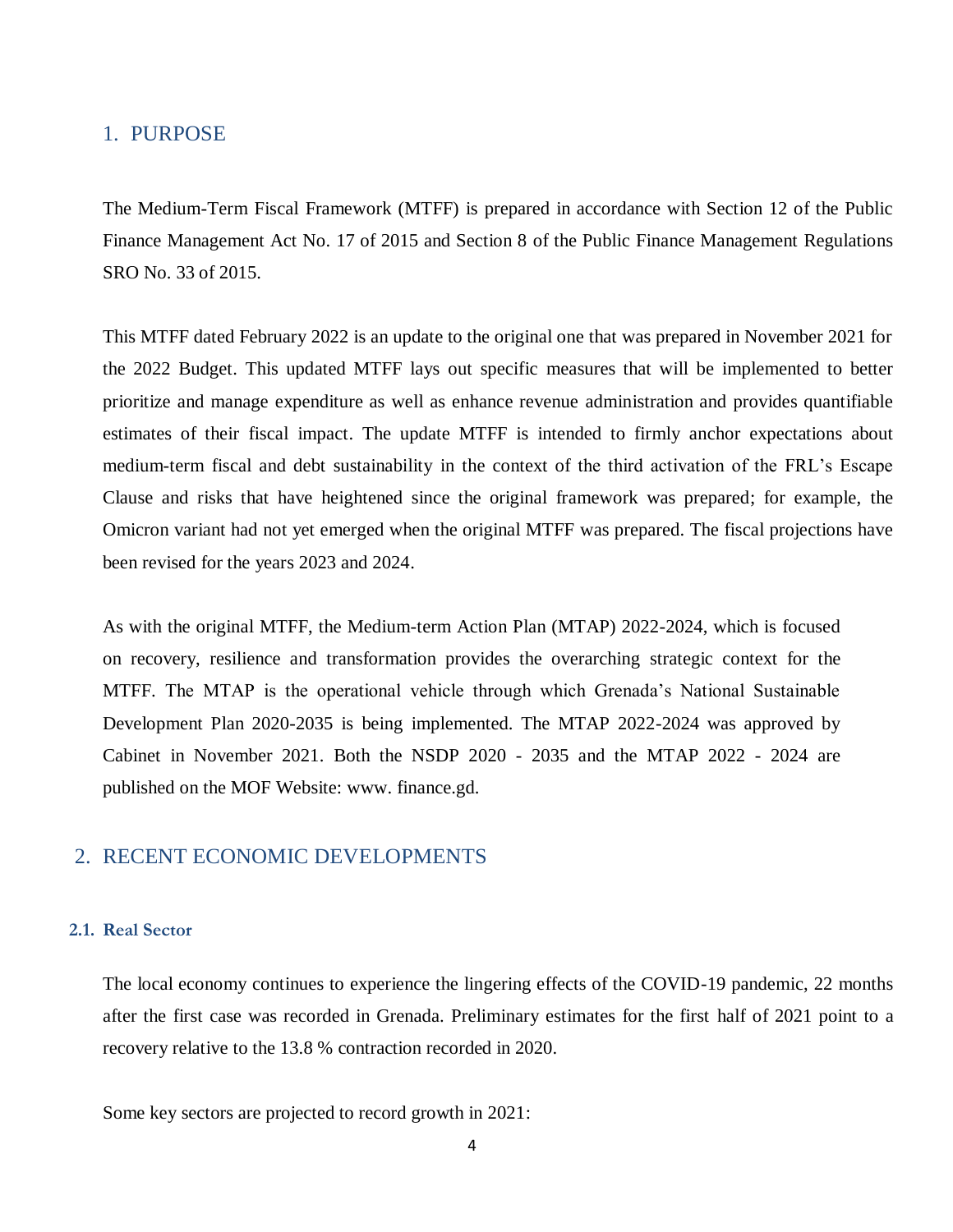- (i) The Agriculture and Fishing sectors are projected to grow by 12.5 % driven by increased output in cocoa  $(31.8\%)$ , bananas  $(9.8\%)$ , nutmeg  $(2.1\%)$  and fishing  $(3.9\%)$ .
- (ii) The Construction sector is projected to grow by 22.8%, reflective of robust activity in that sector
- (iii) The Financial Intermediation sector is expected to grow by 3.5% associated with increased financial services of commercial banks and credit unions.
- $(iv)$  The Private Education and Private Health subsectors a reprojected to grow b y 2.0% and 4.4% respectively.
- (v) The Manufacturing and Wholesale and Retail sectors are projected to grow by 9.7% and 4.4% respectively.

Sectors expected to decline in 2021 based on half year data are Hotels and Restaurants (-2.6%) and Transport and Storage (-5.2%). While the economy is still estimated to recover in 2021 from the massive contraction in 2020, the recovery is now projected to be slower than initially estimated. At this juncture, real GDP is estimated to have expanded by 4.8% compared to the 6.0% which was initially projected at the time of the 2021 Budget presentation in December 2020.

## *Inflation (Consumer Price Index)*

Inflation is expected to strengthen and rise above initial projections as global commodity prices increase. More specifically, inflation is now projected to reach 2.2% as against the 1.6% projected at the time of the 2021 Budget presentation.

#### *Unemployment*

The almost doubling of the unemployment rate from its historic low of 15.1% at the end of 2019 to 28.4% at the end of the second quarter of 2020 has proven to be transient. As at the end of second quarter of 2021, the unemployment rate dropped to 16.6%.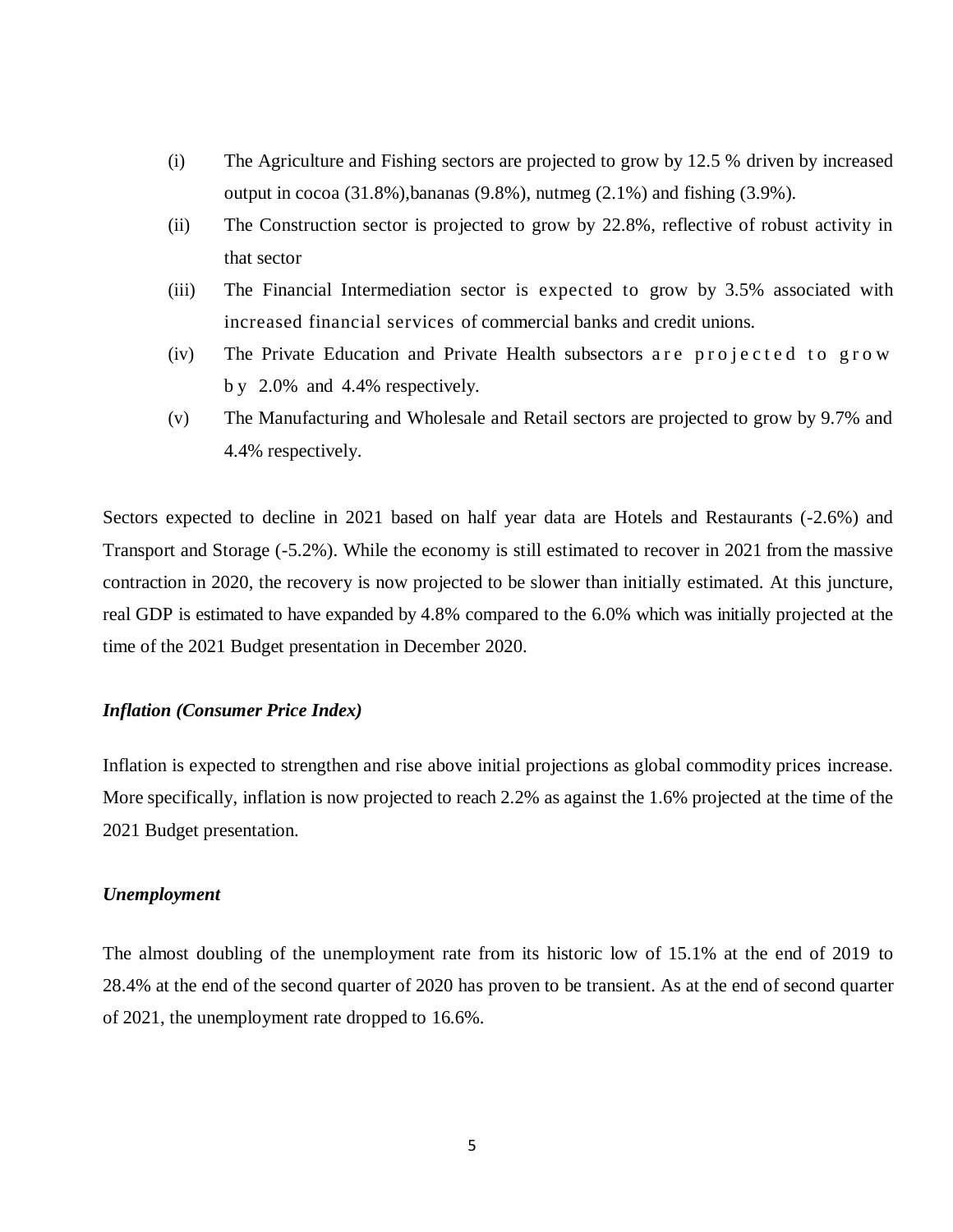#### **2.2. Fiscal**

l

The severe disruption in economic activity has significantly undercut Government's revenues,with a short fall of \$96.6 million in 2020 relative to the budgeted amount.

Nonetheless, the fiscal performance strengthened in 2021, but the prolonged effects of the COVID- 19 pandemic continue to weigh on the fiscal performance. Tax revenues showed signs of strengthening with collections exceeding the target for 2021 and the outturn for last year. Grant receipts continue to lag target.

Government recurrent outlays were \$57.2 million more than the programmed amount but capital expenditure fell short of target by \$45.2 million.

A primary balance including grants of \$64.1 million (2.2% of GDP), is preliminarily estimated for 2021, which is \$18.6 million above the budgeted amount. Likewise, an overall surplus of \$9.9 million (0.3% of GDP), is estimated compared to a budgeted deficit of \$18.2 million. Total public debt<sup>1</sup> at the end of September 2021 stood at \$2.1 billion or 70.6% of estimated GDP and included Central Government's external and domestic debt solely. Total debt at the end of 2021 is estimated to decline from the spike in 2020 to around 69.0% of GDP.

## <span id="page-4-0"></span>3. MEDIUM – TERM MACROECONOMIC FORECAST

The outlook for Grenada's economy is expected to remain favourable despite considerable risks, including from the still-unfolding COVID-19 pandemic. Real GDP growth is expected to average 4.3% during the period 2022 – 2024.

The recovery of the Tourism sector will depend to a large extent on the rebound of global travel and economic conditions in major source markets, which have been impacted by the pandemic. Prospects for

 $1$  Total public debt includes both the external and domestic debt of Central Government and Government Guaranteed debt of State-Owned enterprises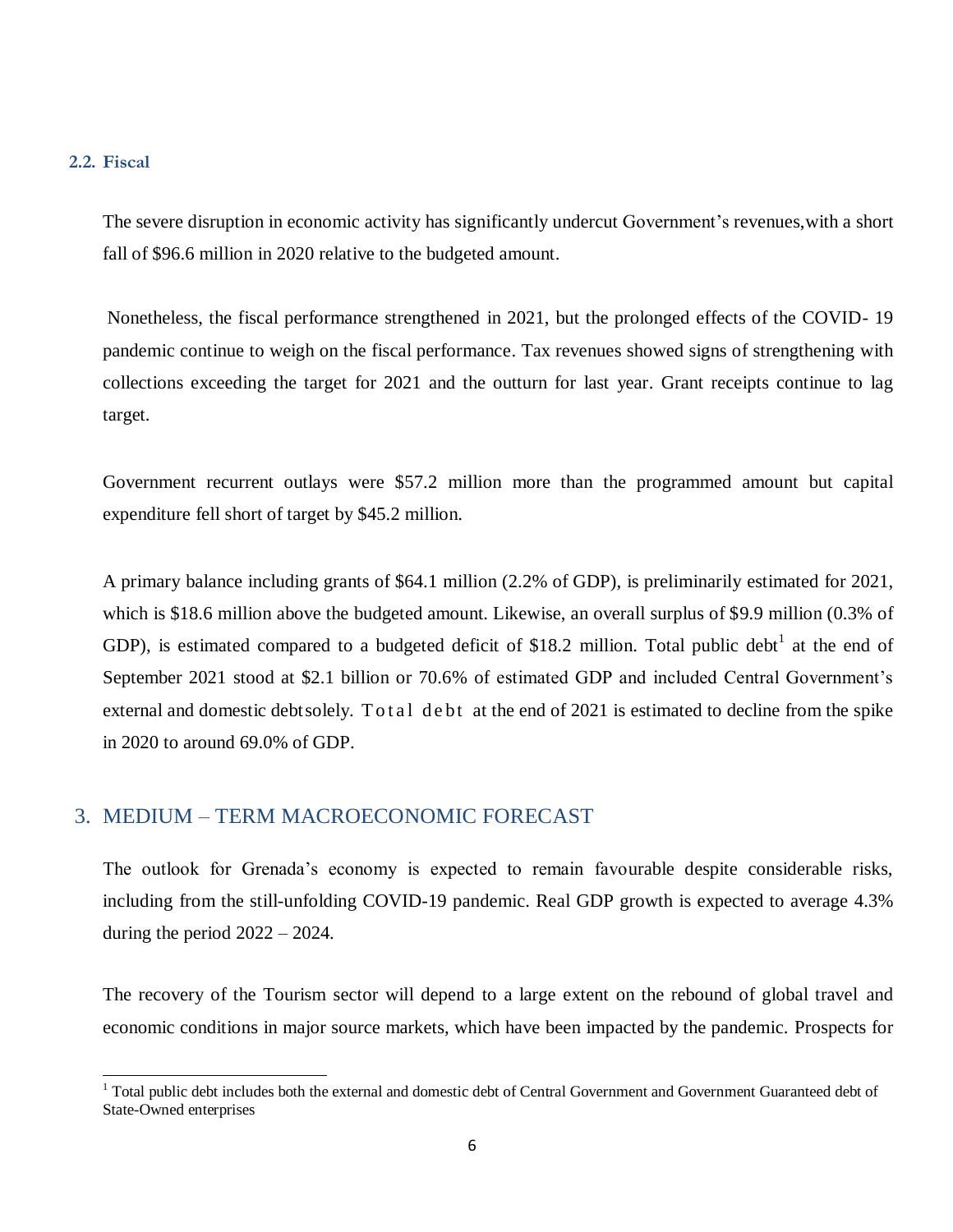growth in advanced economies such as the United States (one of Grenada's major source markets) are generally greater than for emerging markets and developing countries due to better vaccination access and additional policy support. It is therefore anticipated that these factors would quicken economic recoveries in Grenada's major source markets and increase global travel,which would benefit economies like Grenada. The uptick in commercial air trafficfrom both regional and international markets, including the United States, should gradually ease the effects of the economic downturn in the Tourism sector primarily, with spill-over effects in other sectors. However, adequate protocols, such as physical distancing, sanitizing, mask wearing and mandating that all visitors be fully vaccinated, are needed to safeguard the health of citizens and visitors alike and reduce the risk of a resurgence of the virus locally.

The return of students to the St. George's University campus in August 2021 boosted demand in the second half of 2021 and spurred increased activity in other sectors, including Manufacturing, Real Estate, and Wholesale & Retail. Though there was a partial disruption due to the spike in COVID-19 cases in September 2021, this trend is expected to continue for the rest of the year and the medium-term barring further spikes. Moreover, a full return of students and faculty is expected in August of this year. Additionally, the outlook for the Construction sector is positive over the medium term with several public and private sector projects ongoing and in the pipeline. Major hotel projects, including the Six Senses Resort continue, as well as several private housing and commercial-building projects across the Tri-Island state. Furthermore, significant investment in agriculture feeder roads, road and bridge repairs, and schools' upgrades across the Tri-Island, and other projects to improve infrastructure and boost climate resilience are ongoing. This should provide much-needed employment and further increase aggregate demand.

Appendix 1 provides detailed medium-term growth forecasts by economic sectors.

Consistent with the global outlook, inflation pressures, especially from food and fuel prices, are expected to continue to weigh on economic recovery over the medium term. The domestic inflation rate is projected to average 2.2% over the period 2022-2024.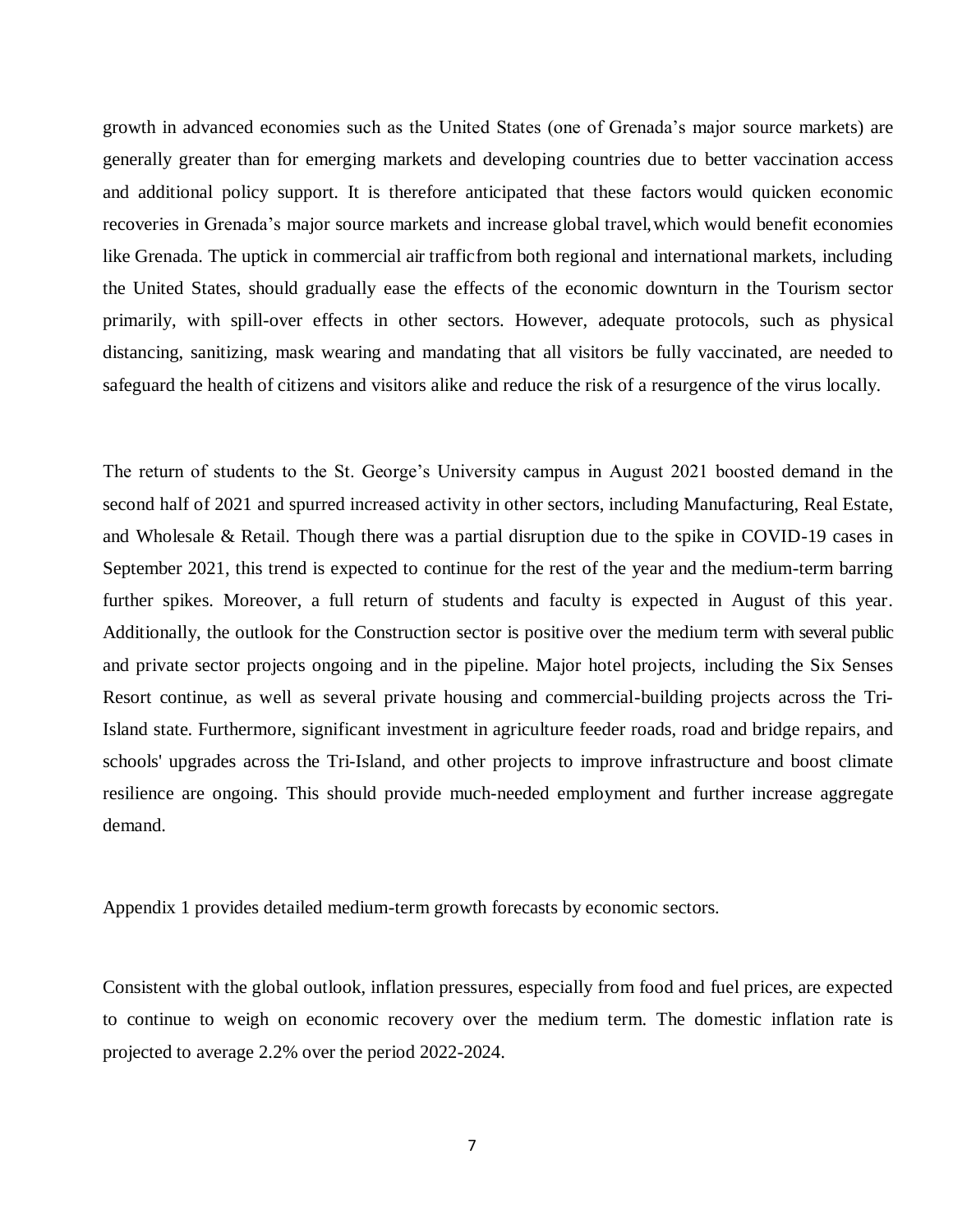

*Figure 1: Inflation (measured by CPI) - 2014-2022\**

 Source: Ministry of Finance, CSO \*Projected

Over the medium term, further employment gains are expected. However, while theunemployment rate is expected to fall below its current level of 16.6% achieved at the end of the second quarter of 2021, it is expected that the unemployment rate will remain above the historic low of 15.1% achieved at the end of 2019.

## <span id="page-6-0"></span>4. MEDIUM-TERM FISCAL POLICY OBJECTIVES

Government remains firmly committed to maintaining strong fiscal discipline to support debt reduction, macroeconomic stability, inclusive growth, and sustainable development. Accordingly, the two explicit objectives of fiscal policies over the medium term are: (i) sustaining policy support for the economy given negative effects of the pandemic that are expected to linger; and (ii) safeguarding fiscal and debt sustainability. In order to meet these two objectives, Government has activated the FRL's Escape Clause for 2022 and will implement specific measures to improve revenue administration and expenditure management.

The revised MTFF 2022-2024 improves on the original one by detailing specific measures to strengthen expenditure management and controls as well as improving revenue administration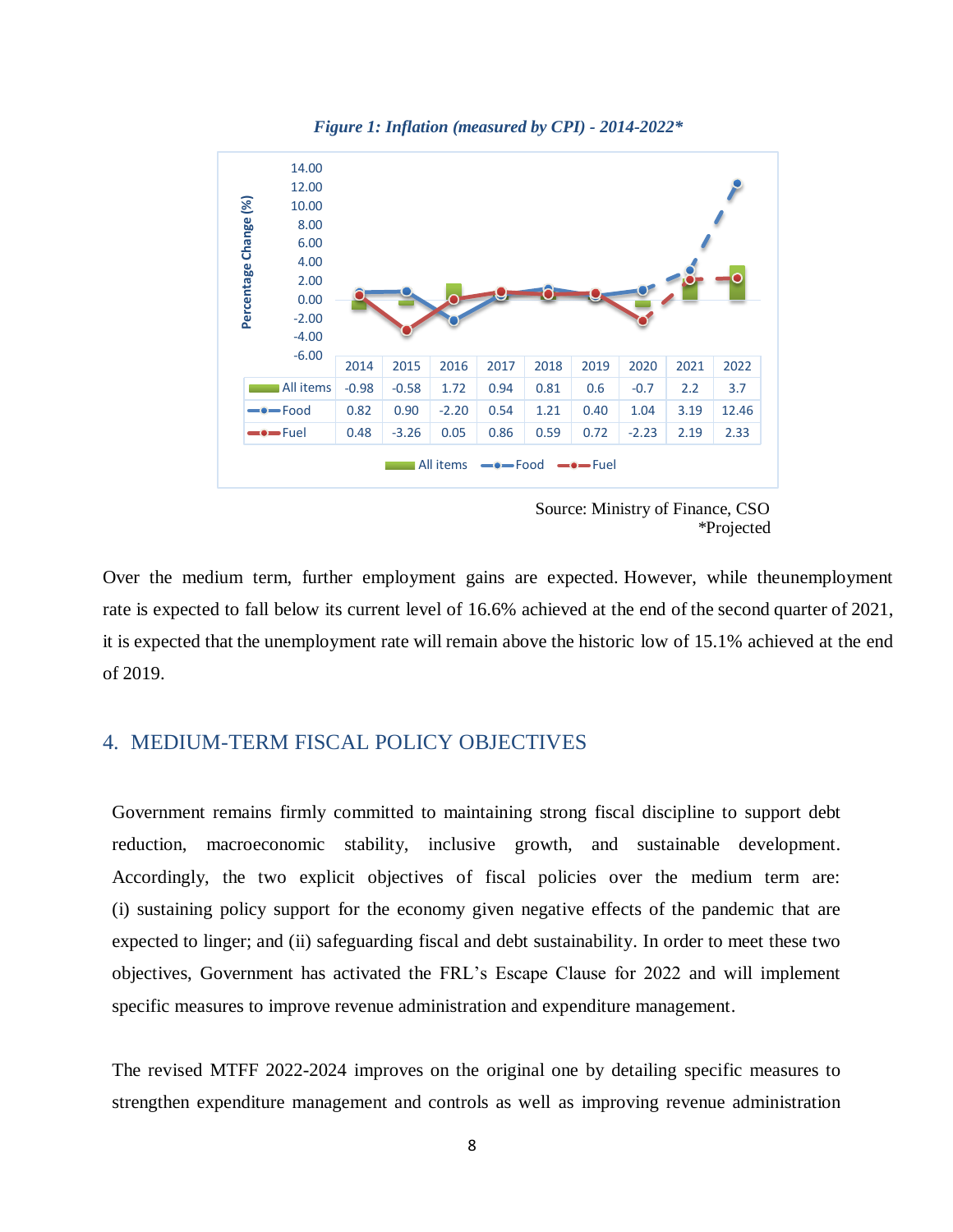and providing quantifiable estimates of their fiscal impact.

#### **4.1. Government's Expenditure Priorities:**

In the context of the COVID-19 pandemic, Government's expenditure will be strategically prioritised for improved effectiveness, value-for-money, accountability, and impact. Specifically, there will be increased expenditure on health and education to improve service delivery. There will also be higher spending to support economic recovery, inclusive growth, and job preservation and/or creation. Expenditure will be better targeted to support the most vulnerable, particularly those who are disproportionally affected by the adverse effects of COVID-19. The wage bill will be consistent with the fiscal rule of 9% of GDP. Government will continue its policy of sustainable wage bill management through attrition as well as adherence to the tenets of the framework on forward-looking wage negotiations. Priority spending will also be focused on building resilience to climate change and promoting economic transformation in all productive sectors. In this regard, greater attention will be given to improvingthe performance of the Public Sector Investment Programme by addressing implementation bottlenecks and building project management capacities.

More emphasis will be placed on strengthening expenditure management systems to better align public expenditure with desired outcomes to ultimately support Government's strategic development agenda. In this regard, Government will take steps to address weaknesses in expenditure controls along the Expenditure Cycle (especially at the Commitment/Requisition and Purchase Order stages) that have been identified by the Cabinet-approved Public Expenditure Review (PER) Committee. An Action Plan has already been developed to strengthen expenditure controls at each stage of the Expenditure Cycle.

Specifically, the following recommendations from the PER will be implemented:

- All Ministries and Departments to prepare quarterly budget implementation plans for both recurrent and capital expenditure.
- All Ministries and Departments to: (i) submit their quarterly procurement plan (for both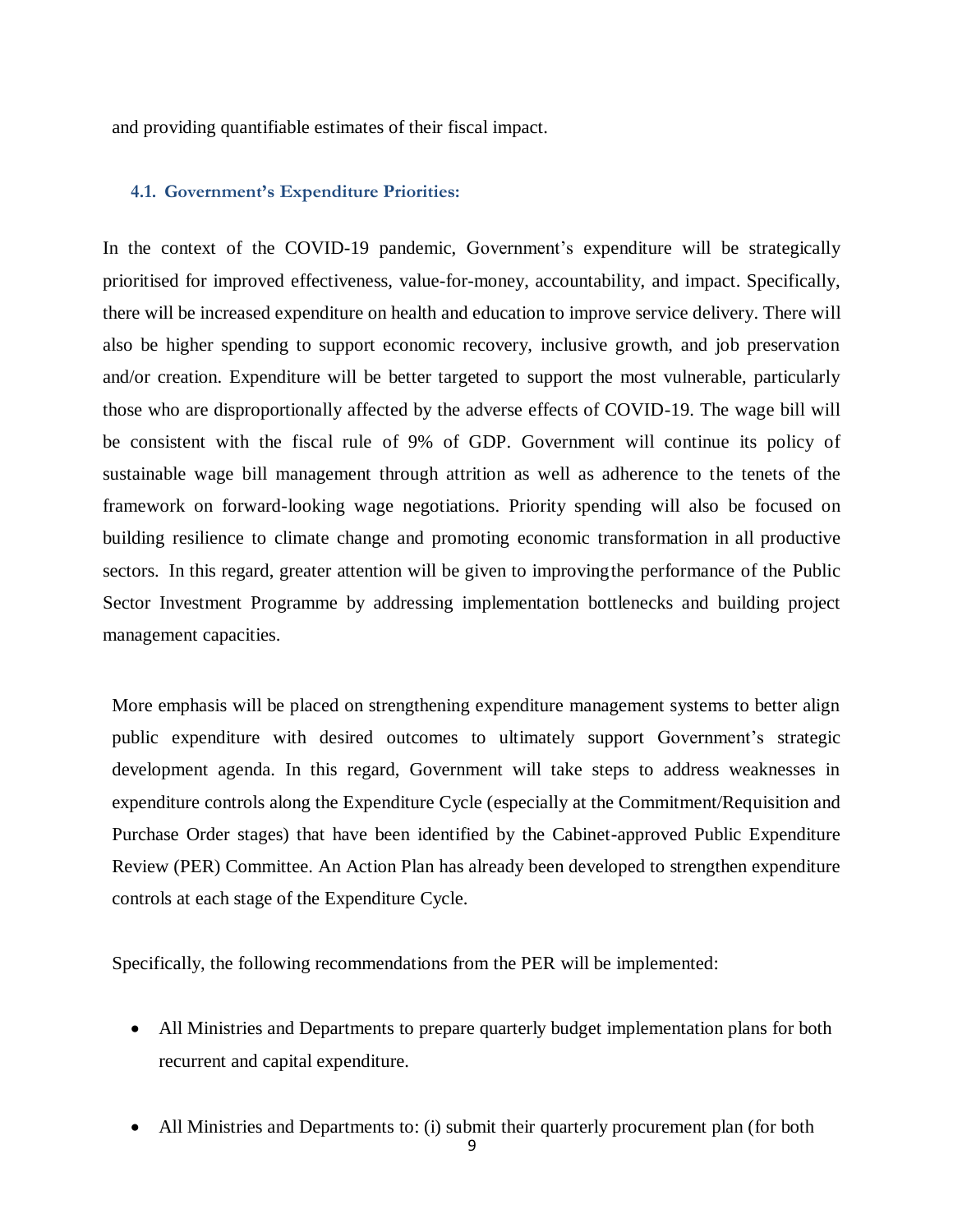capital and recurrent items) when submitting their quarterly cash flows; and (ii) enter their requisition when they begin the procurement process so that budget is set aside.

- Donor-funded projects to be integrated with SmartStream (budget control, commitments, accounting, bank reconciliation, and reporting) and Government's Treasury manual controls to be implemented for donor projects as well.
- The Procurement Unit to prepare quarterly reports on the execution of all contracts for works, goods and services (exceeding EC\$15,000) detailing: (i) information on payments occurring during the quarter and pending payments; and (ii) comparing actual payments with estimates in Procurement Plans. The quarterly reports to be submitted to the Minister of Finance and Cabinet.

Furthermore, greater emphasis will be placed on staff training (particularly, but not exclusively of Finance Officers) to build capacity in accounting and public financial management more broadly. Lastly, but not least, Government will continue to monitor the operations of State-owned Enterprises and Statutory Bodies with the strategic intention of improving financial and operational performance and managing fiscal risks. The successful rollout of these expenditure control measures will result in cost savings estimated at 0.3% of GDP and 0.2% of GDP on Government's recurrent outlays over the period 2023 and 2024, broadly in line with past instances of expenditure containment measures.

Recurrent expenditure is projected to reduce from 20.8% of GDP in 2022 to 19.8% of GDP in 2024. Capital expenditure as a percent of GDP is projected to average 7.5% in the period 2022- 2024, if implementation capacity support would be strengthened so that the projects in the pipeline can be effectively implemented, especially projects that are focused on building resilience. Specific actions and strategies will be deployed by the Department of Economic and Technical Cooperation (DETC) to sustain high implementation rates of projects over the medium term. Some of the actions/strategies include:

• Continuously monitoring and measuring of PSIPs using Alpha and Beta testing to ensure that projects achieve desired outcomes.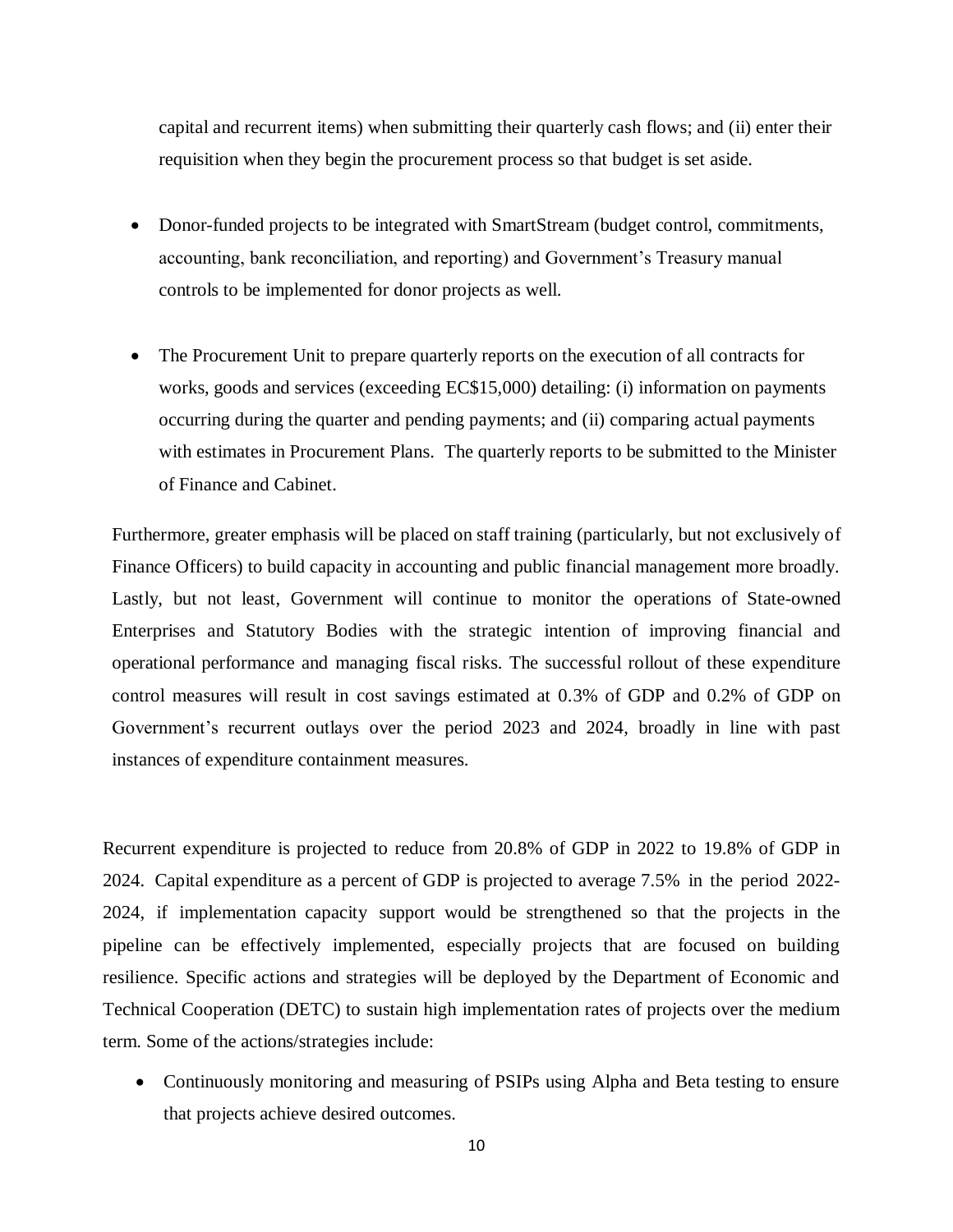- Developing project activity or workflow maps to establish critical path and resources requirement at different control points.
- Utilising upgraded technology to facilitate effective project monitoring. Relatedly, a comprehensive Project Information Management Software (PIMS) will be developed for rollout in 2023.
- Training/capacity building will be done to improve project officers' capacities in project implementation, Key Performance Indicators (KPIs) development, analysis, and interpretation.

The main sources of financing for capital expenditure are capital grants from the National Transformation Fund (NTF) and those secured from external development partners specifically to support Government's resilience-building agenda.

## **4.2. Government's Revenue Priorities:**

The revenue strategy will continue to focus on improving tax collection, addressing revenue leakages, strengthening enforcement and compliance measures, and enhancing revenue administration by placing greater emphasis on technology. Specifically, the containment of noncompliance growth and assistance to taxpayers in coping with the prolonged effects of the pandemic are two objectives proposed to enhance tax compliance. Improving registration compliance by identifying non-registrants is critical to enhancing compliance. To this end the Inland Revenue Department (IRD) will engage in a "registration drive" during the first quarter of 2022 that will focus on E-registration of large taxpayers and online businesses. Enforcing the Tax Administration Act by charging penalties for failure to register will also be implemented.

To reduce the stock of outstanding arrears and to improve on-time payments, the IRD will reestablish the Write-Off Committee during the first quarter and implement due date text reminders through mobile networks. Greater collaboration with the Grenada Bankers' Association and the Cooperative League to ensure improved tax compliance by non-compliant taxpayers will be pursued during the second quarter. Another aspect of IRD's compliance strategy involves improving filing performance of large and medium enterprises. Timely issuances of filing forms and effectively monitoring filing extensions will ensure that this strategy meets its desired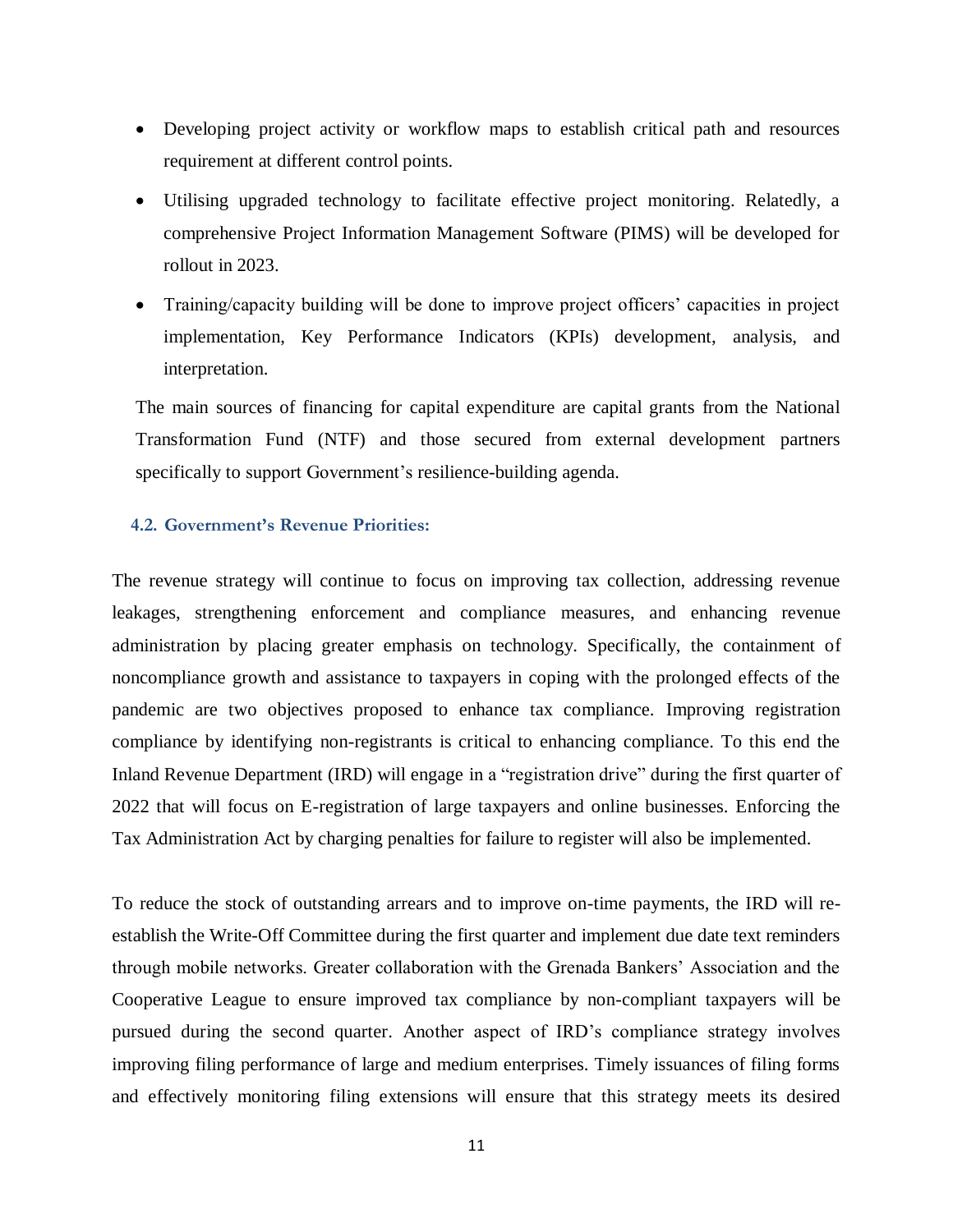outcomes.

Additionally, compliance will be strengthened through greater focus on service delivery, education outreach and enforcement measures where necessary. The IRD is committed to working along the softer side of compliance by flexibly establishing payment arrangements with taxpayers who are in financial difficulties and will comprehensively assess these taxpayers' ability to pay before recommending collection and enforcement actions. Based on past experience with the implementation of revenue-enforcement measures, it is estimated that revenues equivalent to 0.5% of GDP and 0.1% of GDP in 2023 and 2024 can be potentially recuperated through the successful execution of these measures. Accordingly, recurrent revenue is projected to average \$786.7 million(23.3% of GDP) over the period 2022-2024.

Table 1 summaries the main measures as well as the estimated fiscal impact.

| Table 1: RETURN TO THE FISCAL RULES - 2023                                 |              |      |  |  |  |  |  |
|----------------------------------------------------------------------------|--------------|------|--|--|--|--|--|
| <b>ADJUSTMENT MEASURES</b>                                                 |              |      |  |  |  |  |  |
| (IN % OF GDP)                                                              |              |      |  |  |  |  |  |
|                                                                            |              |      |  |  |  |  |  |
| <b>MEASURES</b>                                                            | <b>YIELD</b> |      |  |  |  |  |  |
|                                                                            | 2023         | 2024 |  |  |  |  |  |
| <b>Revenue measures</b>                                                    | 0.5          | 0.1  |  |  |  |  |  |
| Improving the administration and collections of taxes (improving           |              |      |  |  |  |  |  |
| registration and filing compliance, reducing the stock of arrears, greater |              |      |  |  |  |  |  |
| incorporation of ICT and taxpayer education)                               | 0.5          | 0.1  |  |  |  |  |  |
|                                                                            |              |      |  |  |  |  |  |
| <b>Current Expenditure Measures</b>                                        | 0.3          | 0.2  |  |  |  |  |  |
| Sustainable wage bill management policies (attrition)                      | 0.1          | 0.1  |  |  |  |  |  |
| Efficiency gains from implementation of PER (strengthening expenditure     |              |      |  |  |  |  |  |
| controls, strengthening procurement function, incorporation of renewable   |              |      |  |  |  |  |  |
| energy technologies (AC Units, Electric Vehicles, Solar lighting in public |              |      |  |  |  |  |  |
| buildings)                                                                 | 0.1          | 0.1  |  |  |  |  |  |
| Expenditure reallocation (COVID-19 measures)                               | 0.1          | 0.0  |  |  |  |  |  |
|                                                                            |              |      |  |  |  |  |  |
| <b>Capital Expenditure Measures</b>                                        | 3.8          | 1.0  |  |  |  |  |  |
| Streamline non-grant financed capital spending                             | 3.7          | 1.0  |  |  |  |  |  |
| Expenditure reallocation (COVID-19 measures)                               | 0.1          | 0.0  |  |  |  |  |  |
| <b>Total Fiscal Adjustment</b>                                             | 4.6          | 1.3  |  |  |  |  |  |

## **4.3. Government's Debt Management Strategy:**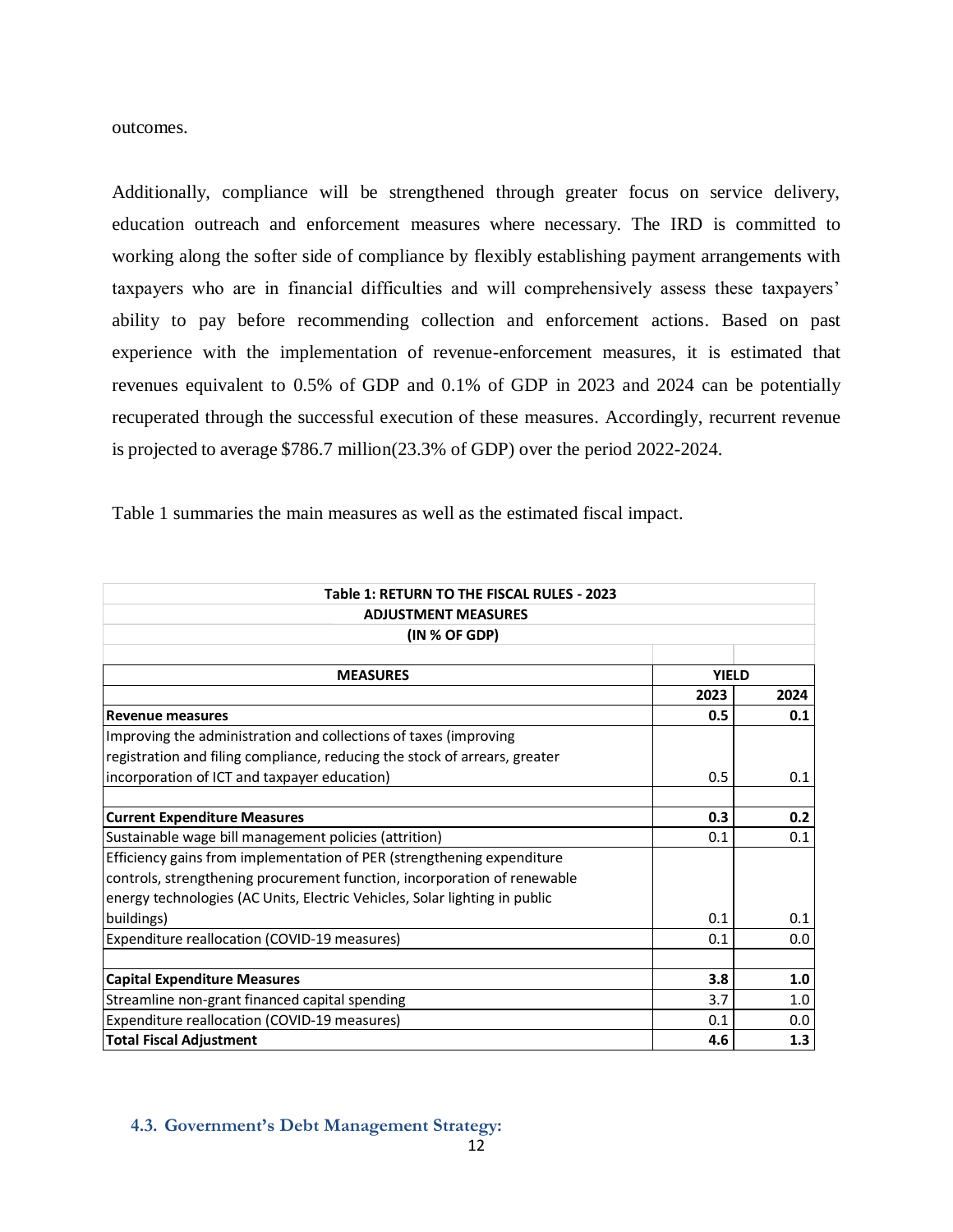The Medium-term Debt Management Strategy for the period 2022-2024 focuses on: (i) managing public debt in a manner that is consistent with ensuring that the Budget is adequately funded at the lowest cost and within a manageable risk framework; (ii) promoting debt sustainability; and (iii) ensuring that public debtmanagement operations support the establishment of a well-developed domestic debt market in the medium-to-long term. The strategy remains broadly unchanged from the 2021-2023 strategy. As such, it targets concessional external financing and seeks to extend the maturity profile of the domestic debt portfolio and to maintain an active presence on the Regional Government Securities Market (RGSM). Public debt (defined as Central Government debt plus Government guaranteed debt) is projected to decline from 67.0% of GDP in 2022 to 63.5% by 2024. The MTDS is also published on the MOF's website for ease of reference.

## <span id="page-11-0"></span>5. MEDIUM-TERM FISCAL FORECAST

Table 2 presents the revised MTFF for the period 2022-2024. Government's fiscal surpluses are forecasted to expand over the medium term, with the Overall and Primary Surpluses (including Grants) improving to 2.9% and 4.5% of GDP respectively in 2024 from deficits of -3.1 and -1.1% of GDP correspondingly in 2022. The assumptions underlying the revised MTFF projections are in Appendix 2.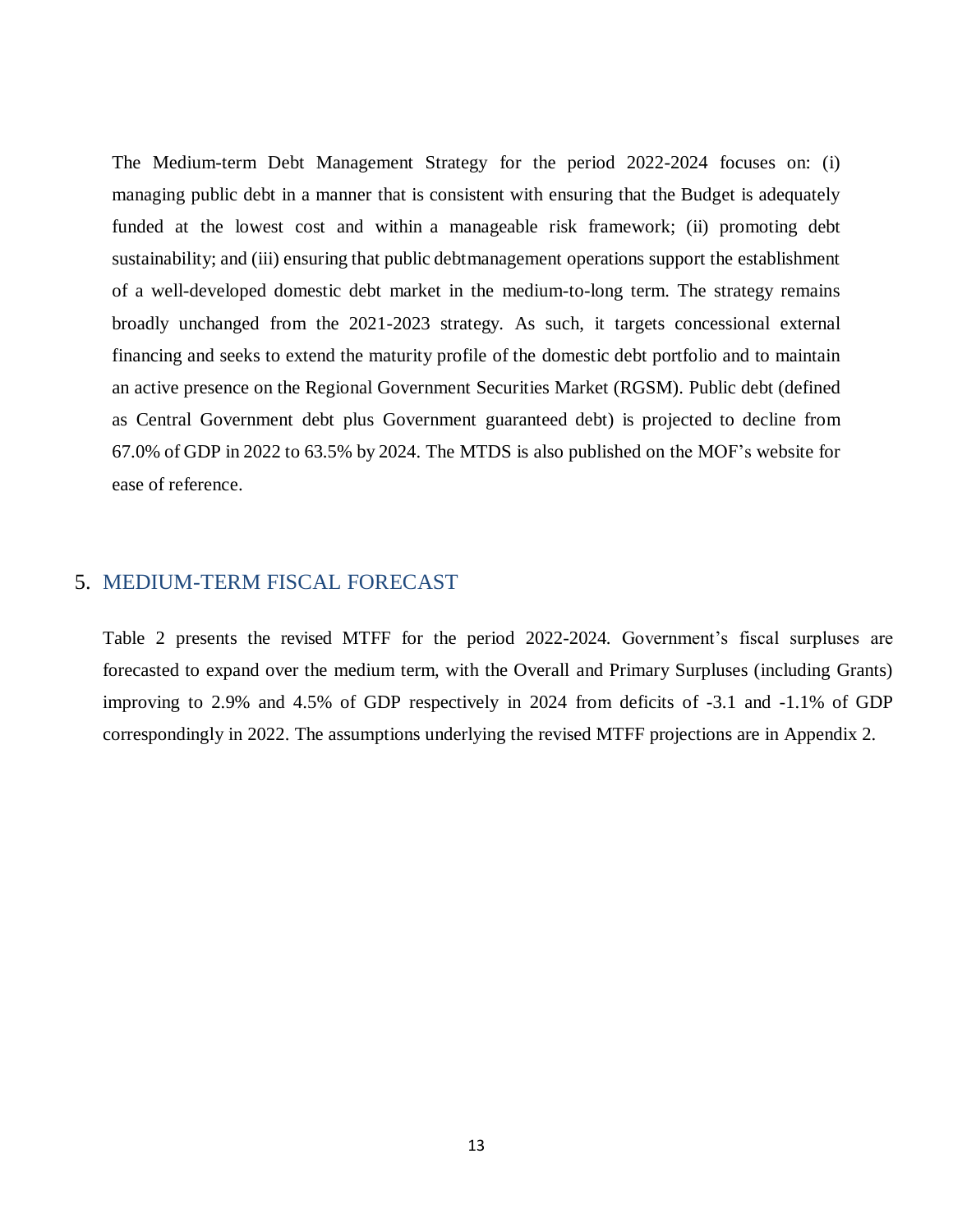|  |  | Table 2: Medium - Term Fiscal Framework 2022-2024 |  |
|--|--|---------------------------------------------------|--|
|  |  |                                                   |  |

| In millions of Eastern Caribbean Dollars, unless stated otherwise |           |         |           |         |           |         |
|-------------------------------------------------------------------|-----------|---------|-----------|---------|-----------|---------|
|                                                                   |           | 2022    |           | 2023    |           | 2024    |
|                                                                   | Projected | $%$ GDP | Projected | $%$ GDP | Projected | $%$ GDP |
| <b>Total Revenue &amp; Grants</b>                                 | 897.7     | 28.2%   | 982.1     | 29.0%   | 993.6     | 28.0%   |
| <b>Total Revenue</b>                                              | 722.3     | 22.7%   | 795.9     | 23.5%   | 842.0     | 23.7%   |
| Tax Revenue                                                       | 630.9     | 19.8%   | 698.9     | 20.7%   | 740.2     | 20.8%   |
| Non - Tax Revenue                                                 | 91.3      | 2.9%    | 97.0      | 2.9%    | 101.8     | 2.9%    |
| Grants                                                            | 175.4     | 5.5%    | 186.1     | 5.5%    | 151.5     | 4.3%    |
|                                                                   |           |         |           |         |           |         |
| <b>Total Expenditure</b>                                          | 995.5     | 31.3%   | 927.4     | 27.4%   | 891.5     | 25.1%   |
| <b>Primary Expenditure</b>                                        | 931.8     | 29.3%   | 865.2     | 25.6%   | 834.6     | 23.5%   |
| <b>Current Expenditure</b>                                        | 661.7     | 20.8%   | 699.9     | 20.7%   | 704.6     | 19.8%   |
| Employee compensation                                             | 290.5     | $9.1\%$ | 301.2     | 8.9%    | 307.4     | 8.7%    |
| wages, salaries & allowances                                      | 276.5     | 8.7%    | 286.7     | $8.5\%$ | 292.6     | 8.2%    |
| Social Contribution to employees                                  | 14.0      | 0.4%    | 14.5      | 0.4%    | 14.8      | 0.4%    |
| Goods and Services                                                | 132.6     | 4.2%    | 135.4     | 4.0%    | 137.3     | 3.9%    |
| <b>Interest Payments</b>                                          | 63.7      | 2.0%    | 62.2      | 1.8%    | 56.8      | 1.6%    |
| Transfers                                                         | 174.9     | 5.5%    | 201.1     | $5.9\%$ | 203.0     | 5.7%    |
| <b>Capital Expenditure</b>                                        | 333.8     | 10.5%   | 227.5     | 6.7%    | 186.8     | 5.3%    |
| o/w: Grant financed                                               | 175.4     | 5.5%    | 186.1     | $5.5\%$ | 151.5     | 4.3%    |
| Overall balance                                                   | (97.9)    | $-3.1%$ | 54.7      | 1.6%    | 102.1     | 2.9%    |
| Primary balance (excluding grants)                                | (209.6)   | $-6.6%$ | (69.3)    | $-2.1%$ | 7.4       | 0.2%    |
| Primary balance (including grants)                                | (34.2)    | $-1.1%$ | 116.8     | 3.5%    | 158.9     | 4.5%    |
| Memo Item                                                         |           |         |           |         |           |         |
| <b>GDP</b> (Nominal market Prices)                                |           | 3,185.7 |           | 3,380.6 |           | 3,551.7 |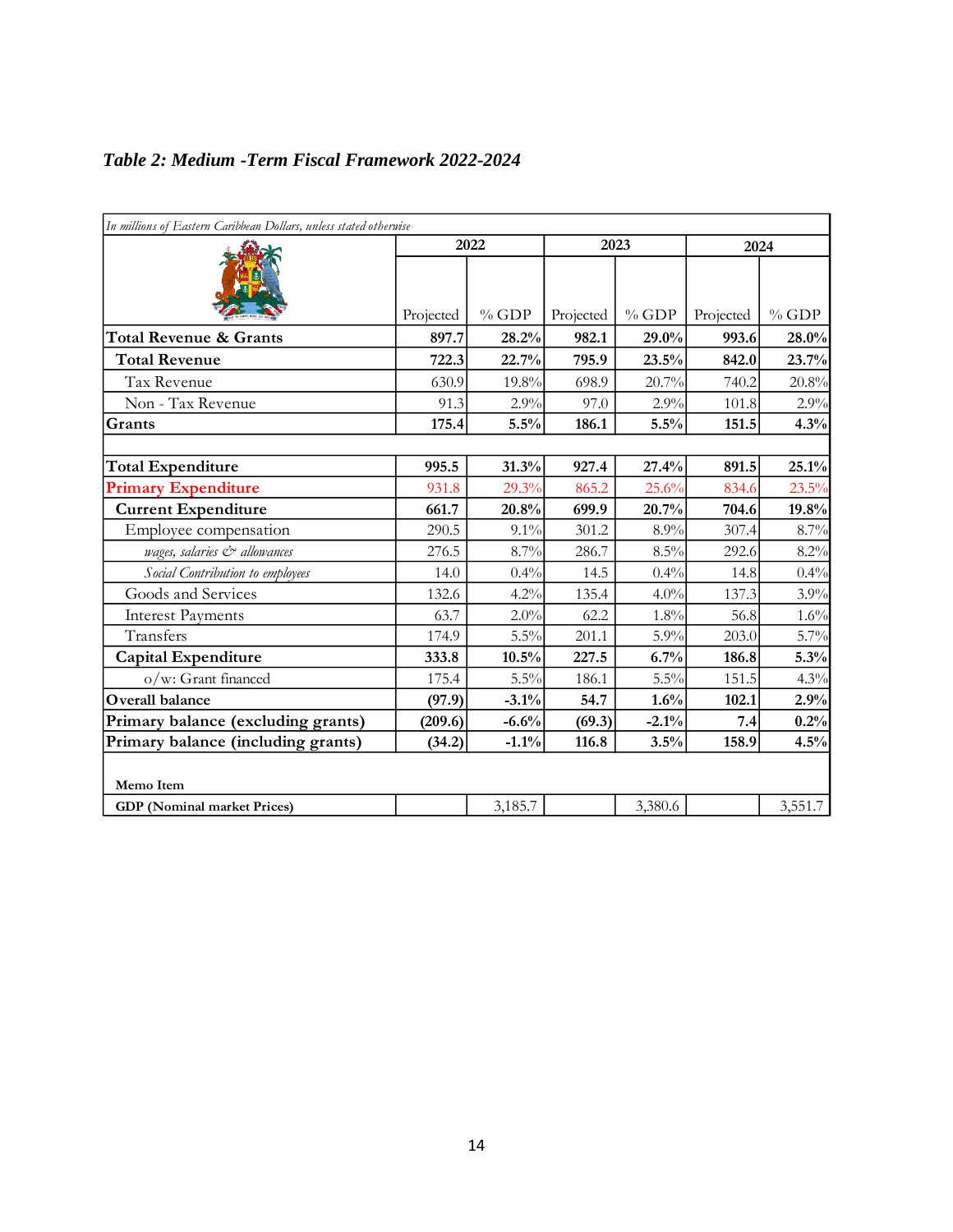# <span id="page-13-0"></span>6. CONSISTENCY OF THE MTFF 2022-2024 WITH THE FISCAL RESPONSIBILITY LEGISLATION

The revised MTFF 2022-2024 is framed to ensure compliance with the FRL in 2023 and 2024. Given the impact of, and Government's response to the COVID-19 crisis, the rules outlined in the Sections 7 and 8 of the FRL were suspended in April 2020 for one year and was further extended to the end of 2021. As the path of the pandemic remains uncertain and protracted, Government commits to confronting the challenges posed and will not prematurely withdraw support to affected sectors. Accordingly, the fiscal rules will remain suspended in 2022, but will revert to compliance in 2023. The recovery path for the return to the fiscal rules and targets is set out in the MTFF projections in 2023-2024 and Appendix 2 outlines the underlying fiscal assumptions.

The following explicit fiscal rules and debt target are stipulated in Sections 7 and 8 of the FRL:

- 1. Primary Expenditure Rule: the rate of growth of the primary expenditure<sup>2</sup> of the Central Government, and of every covered public entity, shall not exceed 2.0 % in real termsin any fiscal year, when adjusted by the preceding year's inflation rate.
- 2. *Wage Bill Rule:* the ratio of expenditure on the wage bill shall not exceed 9.0% of GDP.
- 3. *Primary Balance Rule:* the targeted primary balance shall be a minimum of 3.5% ofGDP.
- 4. *Contingent Liabilities Rule:* contingent liabilities arising from, because of, or in connection with Public-Private Partnerships (PPPs) shall not exceed 5.0 % of GDP.
- 5. *Public Debt Target*: the total stock of public sector debt shall not exceed 55.0% of GDP.

Table 2 presents the compliance matrix. As shown in the table, the fiscal rules and targets will not be met in 2022. The 2023 and 2024 projections comply with the requirements of Sections 7 and 8 of the FRL and the rules are adhered to. Public debt is projected to be on a downward path

 $\overline{a}$ 

 $2$  Calculated as Total Expenditure less Interest Payments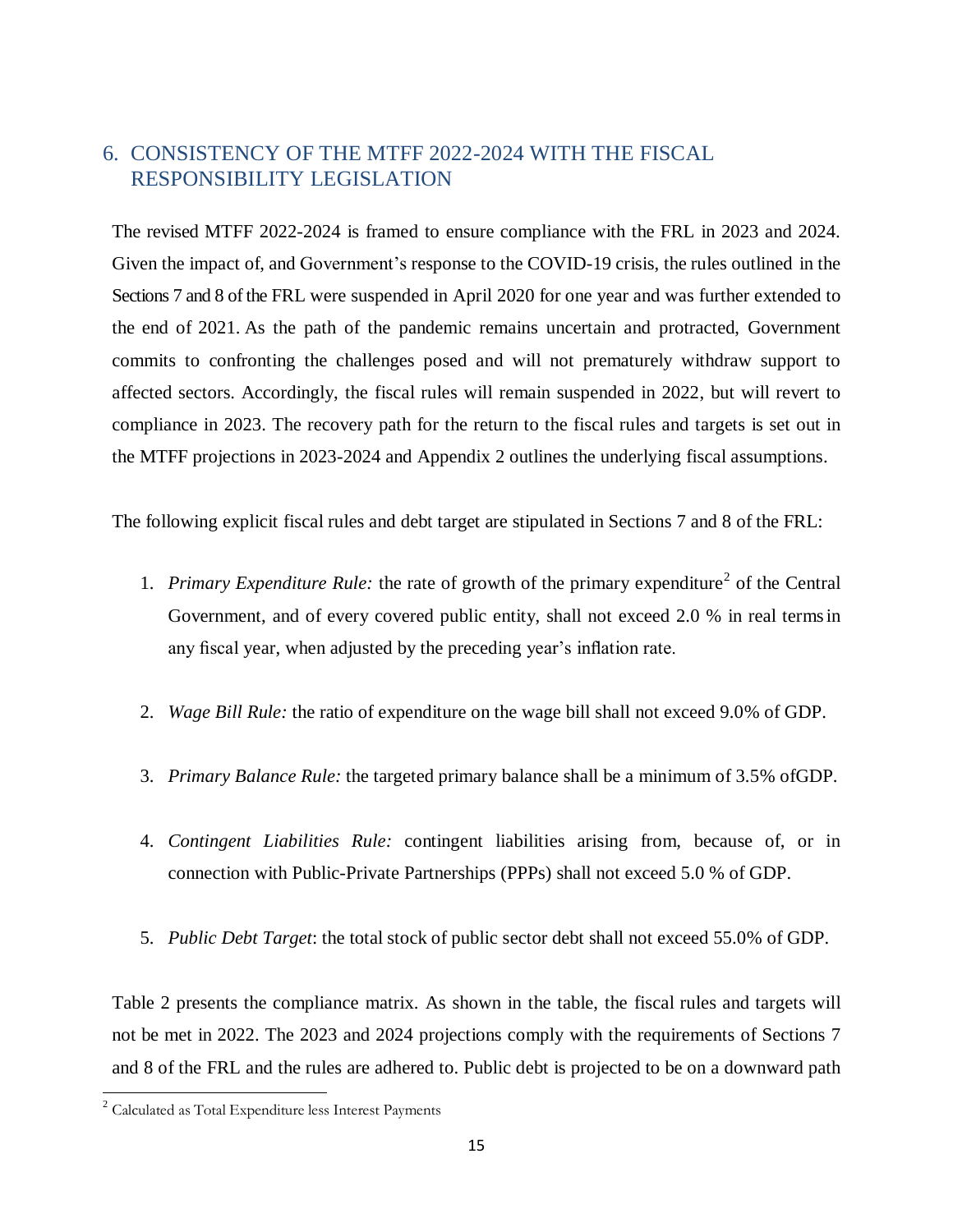throughout the medium term, with sustainability remaining well anchored, based on the debt sustainability analysis

|                                                                                | 2022                                                |           | 2023                                                   |           | 2024                                                   |           |
|--------------------------------------------------------------------------------|-----------------------------------------------------|-----------|--------------------------------------------------------|-----------|--------------------------------------------------------|-----------|
|                                                                                | <b>Fiscal Rule</b>                                  | Projected | <b>Fiscal</b><br><b>Rule</b>                           | Projected | <b>Fiscal</b><br>Rule                                  | Projected |
| Growth of Real Primary<br>Expenditure less Capital<br>Grants (Annual % change) | <b>Not</b><br>Exceeding 2.0%                        | 21.7%     | <b>Not</b><br>exceeding<br>2.0%                        | $-13.9%$  | <b>Not</b><br>exceeding<br>2.0%                        | $-1.5%$   |
| Wage Bill (% of GDP)                                                           | <b>Not</b><br>exceeding<br>$9.0\%$ of GDP           | 8.7%      | <b>Not</b><br>exceeding<br>$9.0\%$<br>of<br><b>GDP</b> | 8.5%      | <b>Not</b><br>exceeding<br>$9.0\%$<br>of<br><b>GDP</b> | 8.2%      |
| Primary Balance (% of<br>GDP)                                                  | less<br>Not.<br>than<br>$3.5\%$ of<br><b>GDP</b>    | $-1.1\%$  | Not less<br>than $3.5\%$<br>of GDP                     | 3.5%      | Not less<br>than $3.5\%$<br>of GDP                     | 4.5%      |
| Liabilities<br>Contingent<br>related to PPPs (% of GDP)                        | <b>Not</b><br>exceeding<br>$5.0\%$ of<br><b>GDP</b> | $0.0\%$   | <b>Not</b><br>exceeding<br>$5.0\%$ of<br><b>GDP</b>    | $0.0\%$   | <b>Not</b><br>exceeding<br>$5.0\%$ of<br><b>GDP</b>    | $0.0\%$   |
| Public Debt (% of GDP) $\wedge$                                                | 55.0%                                               | 67.0%     | 55.0%                                                  | 65.2%     | 55.0%                                                  | 63.5%     |

#### *Table 1: Compliance Matrix*

Source: Ministry of Finance ^FRL does not stipulate a time within which the 55% is to be attained

## <span id="page-14-0"></span>7. RISKS TO THE MEDIUM-TERM ECONOMIC OUTLOOK

The outlook is subject to both upside and downside risks, but risks are more tilted to the downside. On the upside, further improvements in the fiscal position through enhanced revenue mobilisation can boost public investment and spur job creation and growth. Downside risks relate primarily to the COVID-19 pandemic and its prolonged effects on the global economy. A protracted health crisis can adversely affect tourist arrivals, remittances, and foreign direct investments. The recovery path also depends on the pace of vaccination and a rebound of economic activities in the private and public sectors. Vaccine hesitancy remains a hurdle to a return to normalisation. Furthermore, a premature removal/relaxing of protocolsposes the threat of a domestic outbreak and additional waves of the COVID-19 infections. Meanwhile, rising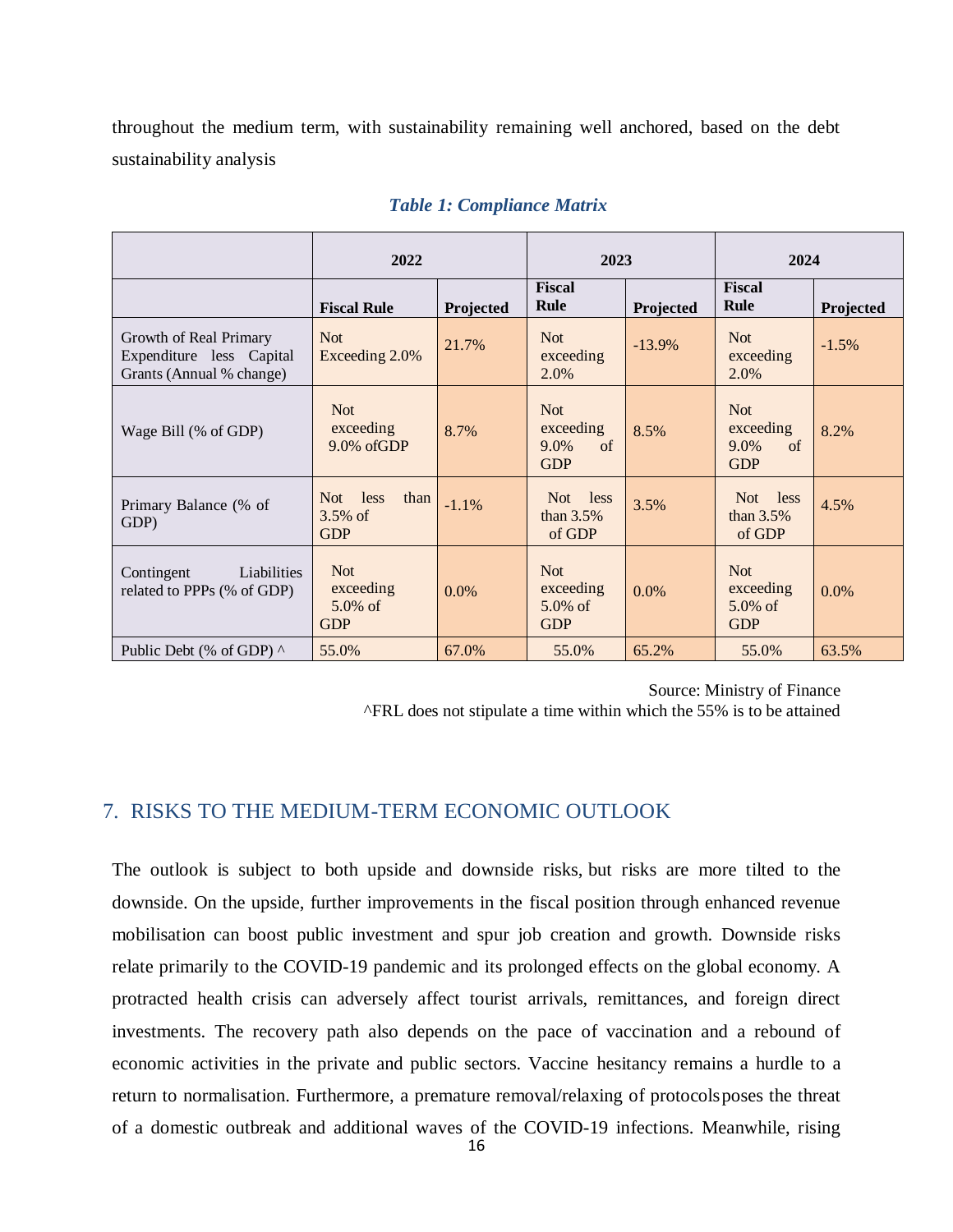international oil and food prices are significant risks to the outlook through inflationary pressures. Grenada's high vulnerability to natural disasters and climate change is an inherent risk that can result in serious economic fallout and a build-up of debt. The Fiscal Risk Statement to be laid in Parliament in accordance with Section 12 (1) (e) of the FRL contains a more in-depth analysis and discussion on relevant risks and mitigation measures.

# <span id="page-15-0"></span>8. STATEMENT OF RESPONSIBILITY

I, Mike Sylvester, Permanent Secretary, Ministry of Finance, attest to the reliability and completeness of the information presented in the Medium-term Fiscal Framework 2022-2024 and its compliance with the Fiscal Responsibility Legislation No. 29/2015 as amended.

**……………..................... Mr. Mike Sylvester** Permanent Secretary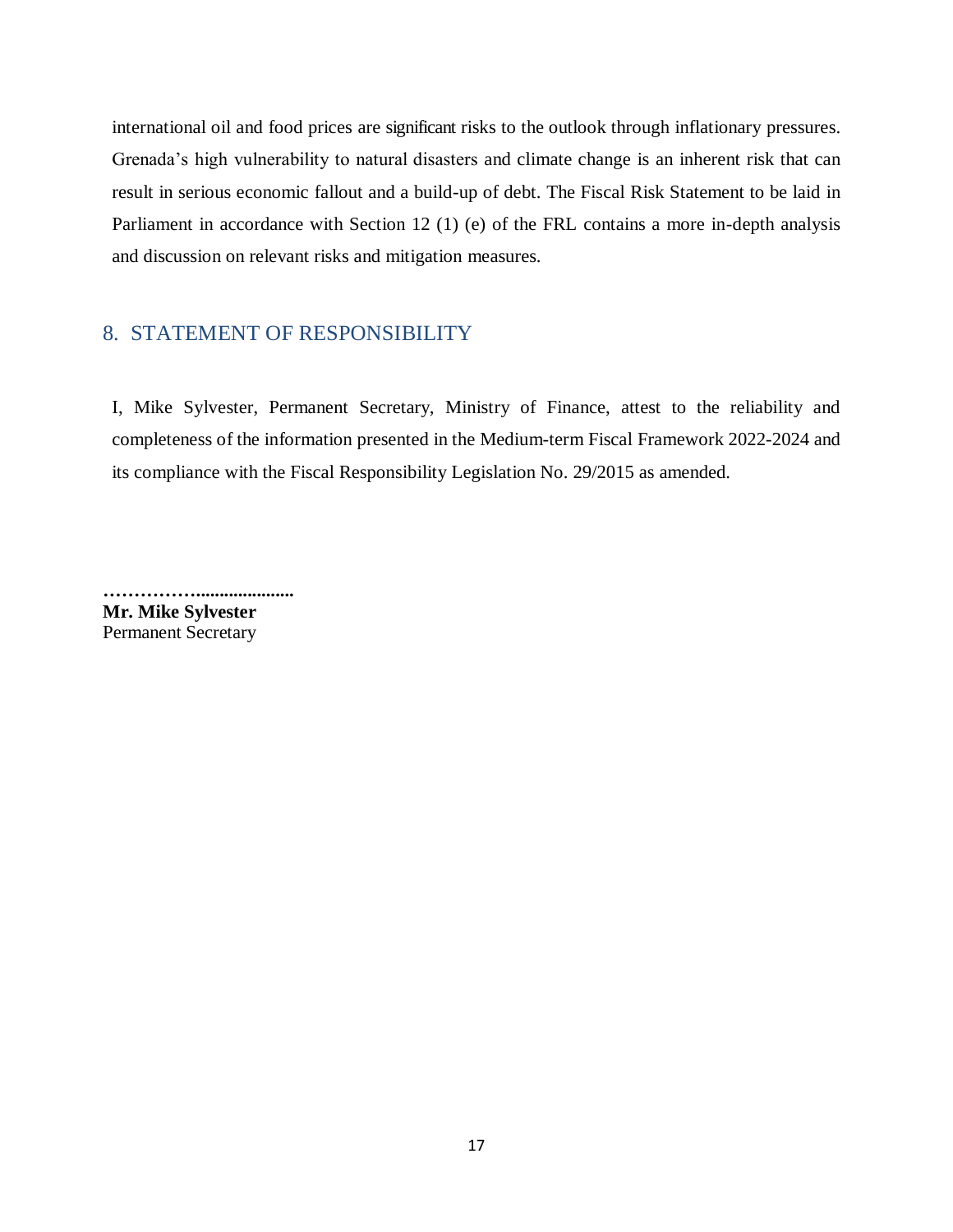<span id="page-16-0"></span>

|  | Appendix 1: Grenada Medium-Term Growth Forecast |  |  |  |  |  |
|--|-------------------------------------------------|--|--|--|--|--|
|--|-------------------------------------------------|--|--|--|--|--|

|                                                                     | <b>Rev</b> | <b>Prelim</b> | Proj   |        | <b>Forward Estimates</b> |        |
|---------------------------------------------------------------------|------------|---------------|--------|--------|--------------------------|--------|
|                                                                     | 2019       | 2020          | 2021   | 2022   | 2023                     | 2024   |
| Agriculture, Livestock and Forestry                                 | $-3.6$     | $-15.0$       | 12.5   | 8.4    | 5.7                      | 4.2    |
| Fishing                                                             | 2.0        | $-13.0$       | 3.9    | 3.8    | 4.2                      | 4.7    |
| Mining & Quarrying                                                  | 5.0        | $-8.0$        | 7.4    | 6.9    | 5.8                      | 5.0    |
| Manufacturing                                                       | 3.2        | $-10.2$       | 9.7    | 8.0    | 6.7                      | 6.5    |
| Electricity & Water                                                 | 3.2        | $-6.4$        | 2.1    | 3.8    | 2.8                      | 2.3    |
| Construction                                                        | $-3.6$     | $-20.5$       | 22.8   | 12.0   | 9.6                      | 7.1    |
| Wholesale & Retail Trade                                            | 1.8        | $-15.4$       | 4.4    | 6.6    | 5.5                      | 5.6    |
| Hotels & Restaurants                                                | 4.1        | $-68.2$       | $-2.6$ | 40.6   | 9.8                      | 4.5    |
| <b>Transport and Storage</b>                                        | 4.2        | $-33.1$       | $-5.2$ | 21.1   | 12.0                     | 9.1    |
| Communications                                                      | $-7.9$     | $-6.3$        | 0.2    | 0.6    | 1.0                      | 1.0    |
| Financial Intermediation                                            | 2.9        | 4.3           | 3.5    | 2.0    | 1.5                      | 4.2    |
| Real Estate, Renting and Business<br>Activities                     | 1.5        | $-7.0$        | 2.2    | 1.8    | 1.6                      | 1.5    |
| <b>Public Administration</b>                                        | $-0.8$     | $-2.0$        | 4.1    | 2.8    | 2.0                      | 1.9    |
| Education                                                           | 4.2        | $-0.3$        | 2.3    | 2.8    | 2.3                      | 1.9    |
| <b>Health and Social Work</b><br>Other Community, Social & Personal | $-3.8$     | $-1.7$        | 3.8    | 3.6    | 2.2                      | 2.9    |
| Services<br>Activities of Private Households as                     | 1.6        | $-11.4$       | $-0.2$ | 0.7    | 1.5                      | 2.4    |
| <b>Employers</b>                                                    | 0.6        | $-4.3$        | $-0.2$ | 1.6    | 1.8                      | 0.9    |
| Real Gross Value added (not GDP)                                    | 1.2        | $-13.7$       | 4.6    | 6.4    | 4.5                      | 4.0    |
| <b>Real Gross Domestic Product</b>                                  | 0.7        | $-13.8$       | 4.8    | 4.5    | 4.4                      | 4.0    |
| Other key indicators                                                |            |               |        |        |                          |        |
| Nominal GDP (EC\$ Millions)                                         | 3276.4     | 2817.2        | 2978.8 | 3185.7 | 3380.6                   | 3551.7 |
| Inflation (measured by CPI)                                         | 0.6        | $-0.7$        | 2.2    | 3.7    | 2.1                      | 2.7    |

\*Percent growth unless indicated